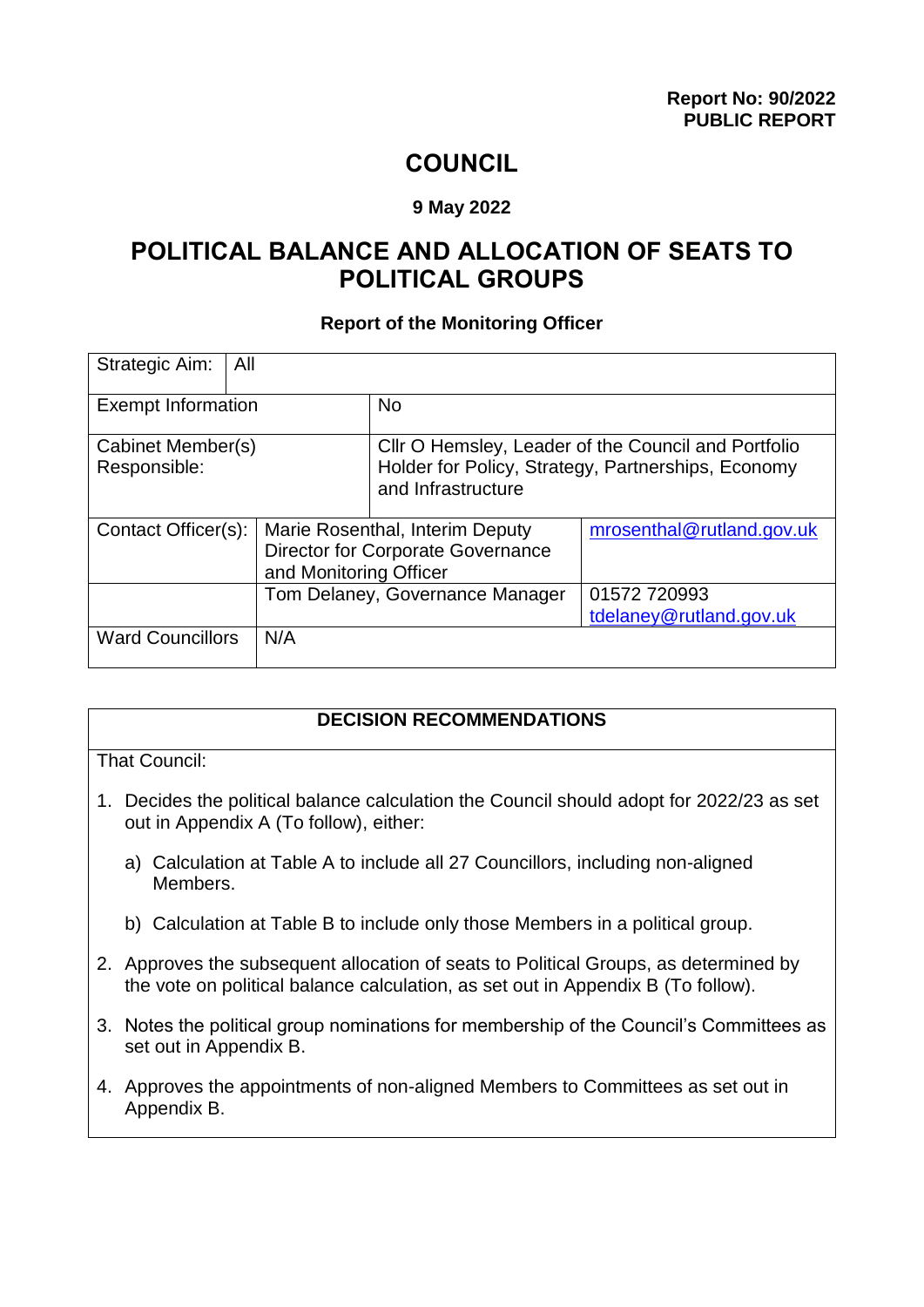- 5. Authorises the Strategic Overview and Scrutiny Committee to co-opt five Members on education matters only, in accordance with the Constitution and the Local Government Act 2000.
- 6. Appoints a Chair of each Committee from among it's membership:
	- a) Audit and Risk Committee
	- b) Conduct Committee
	- c) Constitution Commission
	- d) Employment and Appeals Committee
	- e) Planning and Licensing Committee
	- f) Strategic Overview and Scrutiny Commission

### **1 PURPOSE OF THE REPORT**

1.1 The report requests a number of decisions by Council as required at the Annual Meeting, these are the political balance calculations, allocation of seats to political groups, and the appointments of Chairs on these Committees.

# **2 BACKGROUND AND MAIN CONSIDERATIONS**

- 2.1 The Council is required by Section 15 of the Local Government and Housing Act 1989 to review the representation of Groups on Committees at its Annual Meeting each year and to determine the allocation of seats to these Committees.
- 2.2 The Council's duty is to determine the allocation of seats to be filled by appointments by the Authority, except the Cabinet. The purpose is to ensure that there is proportionality across all formal activities of the Council, representing the overall political composition. It affects all formally constituted committees and which discharge functions on behalf of the Authority.
- 2.3 The exceptions are the Health and Wellbeing Board which is not covered by the Act, and working parties, forums or joint partnerships.
- 2.4 Following previous Council decisions on the arrangements for the Constitution Commission and Strategic Overview and Scrutiny Committee, the 49 seats on Council Committees are set out in the table below:

| Committee                               | Number of Places |
|-----------------------------------------|------------------|
| <b>Audit and Risk Committee</b>         |                  |
| <b>Conduct Committee</b>                |                  |
| <b>Constitution Commission</b>          |                  |
| <b>Employment and Appeals Committee</b> |                  |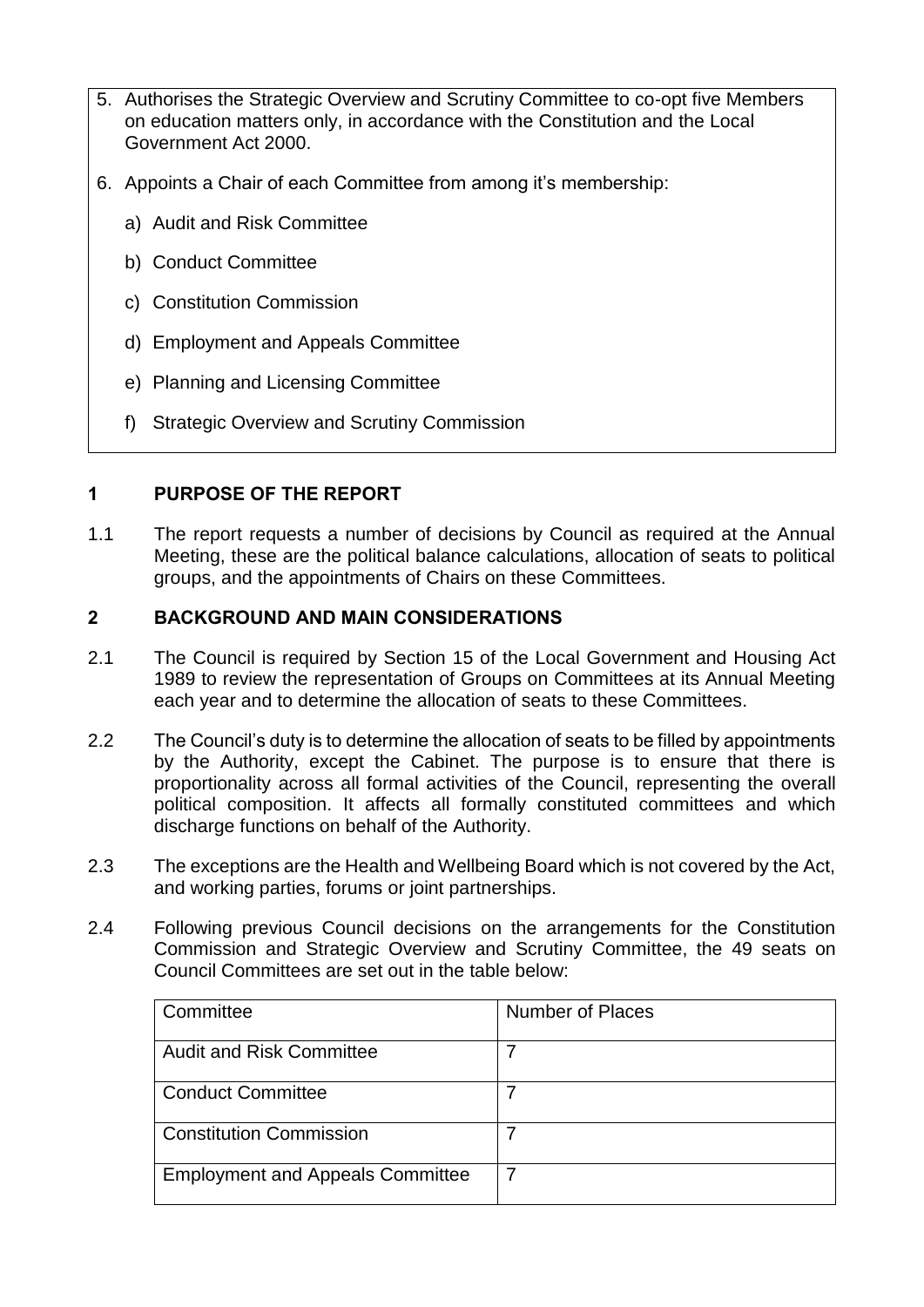| <b>Planning and Licensing Committee</b>        | 12 |
|------------------------------------------------|----|
| Strategic Overview and Scrutiny 9<br>Committee |    |
| Total                                          | 49 |

2.5 The Council is also required to co-opt educational representatives to it's relevant Scrutiny Committee for educational matters which was previously the Children and Young People's Scrutiny Committee. These representatives are entitled to attend and vote at meetings of the Committee on educational matters only. It is recommended that the Strategic Overview and Scrutiny Committee be authorised to co-opt five Members for this purpose.

#### **3 POLITICAL COMPOSTION OF THE COUNCIL AND UPPINGHAM BY-ELECTION**

| <b>Political Group</b>      | <b>Number of Members</b> |
|-----------------------------|--------------------------|
| Conservatives               | 9                        |
| Independent and Green Group | 6                        |
| <b>Liberal Democrats</b>    | 4                        |
| Together4Rutland            | 4                        |
| Non-aligned                 | 3                        |
| Vacancy                     | 1                        |
| <b>Totals</b>               | 27                       |

3.1 As of writing, the political composition of the Council is as follows:

3.2 As the by-election to fill the vacancy in Uppingham is due to be held on Thursday 5 May 2022, after the publication of the Council agenda, the tables setting out the political balance calculations and subsequent nominations to Committees are marked as to follow and will be shared as soon as practicable following the deceleration of result of the by-election, and confirmation of any group affiliation of the new Member is received by the Proper Officer.

### **4 APPOINTMENTS OF CHAIRS AND VICE-CHAIRS**

- 4.1 The Constitution also requires that Council should appoint a Councillor from within the membership of each Committee as Chair at the Annual Meeting. The Chair of the Health and Wellbeing Board is set by it's Terms of Reference as the Portfolio Holder with responsibility for Health.
- 4.2 The Vice-Chairs of Committees will be appointed by the Committees at their first meetings of the municipal year as required in the Constitution.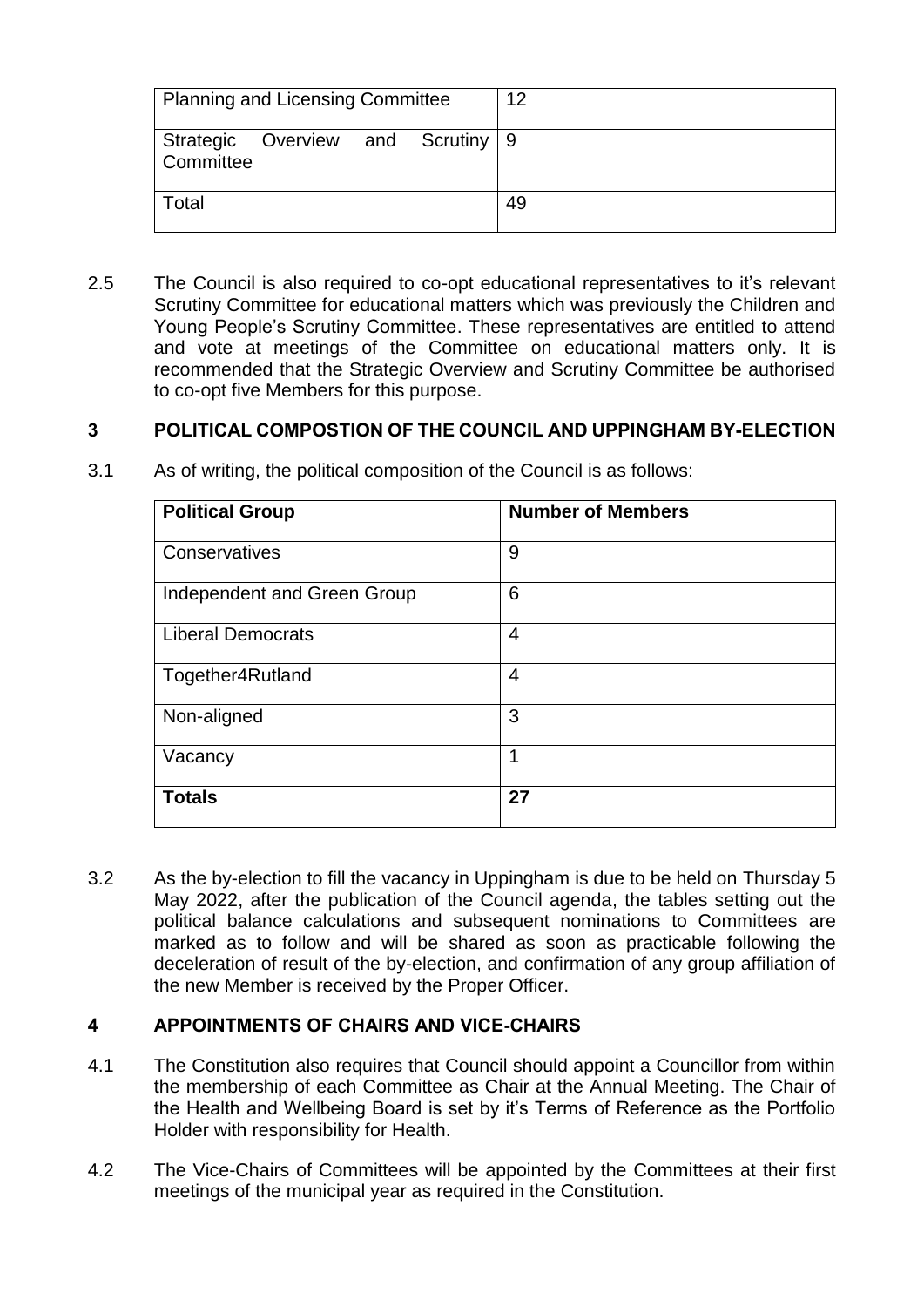# **5 CONSULTATION**

5.1 Group Leaders have been consulted in the compilation of the report and non-aligned Members have been kept informed during the process of compiling Appendix B.

## **6 ALTERNATIVE OPTIONS**

6.1 The Council is required to review the Political Balance and allocation of seats at it's Annual Meeting, the two options with regard to this are set out in the report.

### **7 FINANCIAL IMPLICATIONS**

7.1 There are no direct financial implications arising from the report, the Special Responsibility Allowances payable to Chairs of Committees are budgeted for within the Member Services Budget.

# **8 LEGAL AND GOVERNANCE CONSIDERATIONS**

- 8.1 The Council is required to review the representation of Political Groups at its Annual Meeting each year or as soon as practicable after an event, which alters the political balance between the Groups and to determine the allocation of seats to be filled by appointments by the Council. This is in accordance with Sections 15 to 17 of the Local Government and Housing Act 1989 and Section 8 of the Local Government (Committees and Political Groups) Regulations 1990.
- 8.2 The allocation of seats is required to conform to the principles of proportionality contained in sections 15 and 16 of the Local Government and Housing Act 1989. There is a duty to give effect to the following principles, as far as reasonably practicable, in the order shown:
- 8.2.1 Not all the seats on the body are allocated to the same political group
- 8.2.2 A majority of the seats on a body are allocated to a group if it comprises a majority of the total membership of the authority.
- 8.2.3 Subject to (8.2.1) and (8.2.2) above, that the number of seats on ordinary committees allocated to each group bears the same proportion to the total of all seats on ordinary committees as is borne by the number of members of that group to the total membership of the authority; and
- 8.2.4 Subject to (8.2.1 to 8.2.3) above, that the number of seats on a body allocated to each group bears the same proportion to the number of seats on that body as is borne by the number of members of that group to the total membership of the authority.
- 8.2.5 For political balance, a group is required to have at least two members in order to be formally constituted as a political group
- 8.3 The Local Government (Committees and Political Groups) Regulations 1990 and Procedure Rule 20 require the allocation of seats strictly in accordance with political group membership at the time. This means that nonaligned members do not automatically qualify for seats on Committees.
- 8.4 However, legislation allows deviation from the principles above provided that a